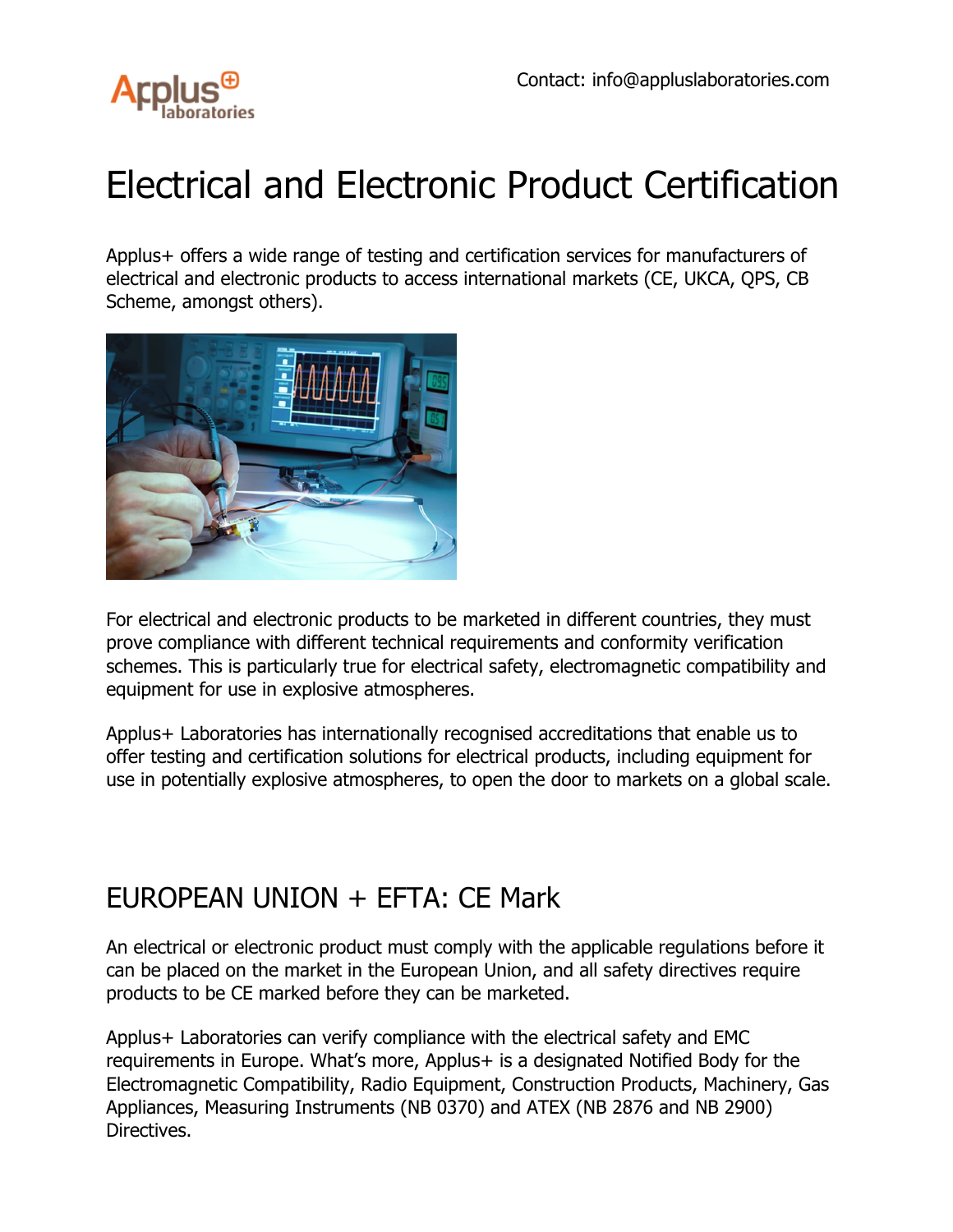

[CE Marking](https://www.appluslaboratories.com/global/en/what-we-do/services/ce-marking)

### UNITED KINGDOM: UKCA Mark

The UKCA marking is required for products placed on the market in Great Britain. This marking is equivalent to a manufacturer's declaration that a product complies with the regulations and standards that apply to it.

Equipment for use in potentially explosive atmospheres must be certified by an Approved Body. Applus+ Laboratories is a UKCA Approved Body for Electromagnetic Compatibility Regulations 2016; Radio Equipment Regulations 2017 and Equipment and Protective Systems Intended for use in Potentially Explosive Atmospheres Regulations 2016.

#### USA AND CANADA: QPS Mark

In the USA and Canada, approval of any electrical product by an independent certification body is required by law. As an accredited certification body in the USA (NRTL) and Canada, the QPS certification mark of QPS, an Applus+ group company, is considered proof of conformity by the official authorities.

[QPS mark for access to the North American market](https://www.appluslaboratories.com/global/en/what-we-do/service-sheet/qps-product-safety-mark---market-access-to-north-america)

### GLOBAL: IECEE CB Sheme and IECEx

The IECEE (electrical products) and IECEx (ATEX products) schemes allow mutual recognition of testing and certification between certification bodies. These schemes offer manufacturers a simpler way to obtain multiple national safety certifications for their products.

QPS is accredited as a CB (Certification Body) under the IECEE and IECEx schemes. We test your product in accordance with the applicable IEC standard and any national differences required for the countries in which you intend to market your product

[IECEE / CB Scheme](https://www.appluslaboratories.com/global/es/what-we-do/service-sheet/cb-scheme-(esquema-cb))